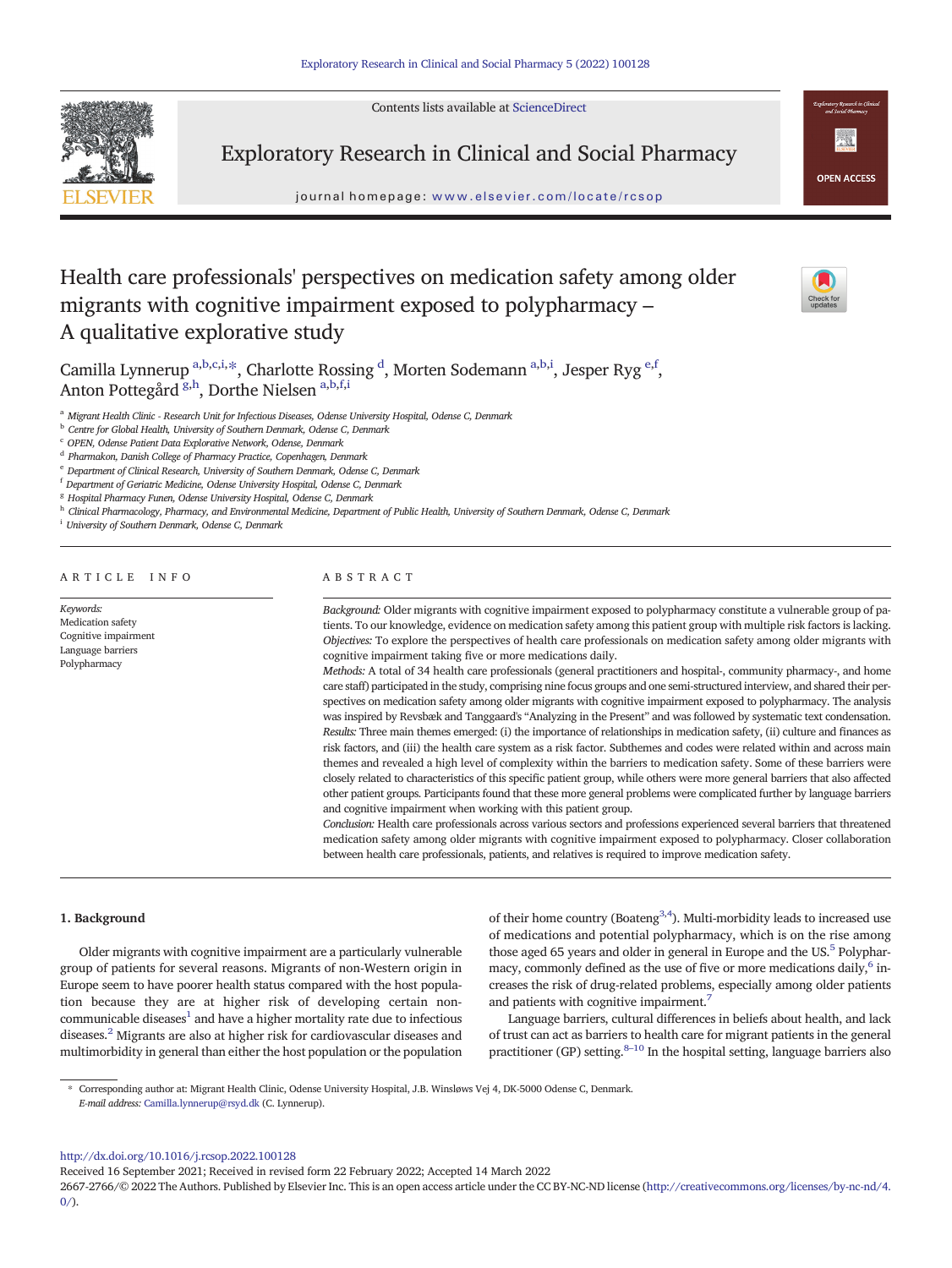act as a potential threat to medication safety and thus patient safety.<sup>11</sup> Migrants in Europe are reportedly less satisfied with the medical information provided by health care professionals  $(HCPs)$ ,<sup>12</sup> understand less of the information provided, $12$  and have a significantly higher risk of unplanned re-admission and extended length of stay compared to the host population.<sup>[13](#page-8-0)</sup> A Danish study showed that older migrants are more frequently under-diagnosedfor dementia compared with the general population<sup>[14](#page-8-0)</sup> and that the quality of diagnostic evaluations of dementia for older migrants in sec-ondary care differs significantly from that of the general population.<sup>[15](#page-8-0)</sup>

A wide range of HCPs play a potential vital role in ensuring medication safety in that they handle the medication and provide information to patients. Community pharmacy staff have reported to delivering poor quality in their encounters with migrant patients. $16$  Furthermore, migrants report less effective therapeutic relationships with their pharmacists, which leads to missed opportunities to improve their health outcomes.<sup>17</sup> Home care nurses and assistants also play a vital role in the medication safety of older vulnerable patients as they often help patients administer and take medication at home.<sup>18,19</sup>

The factors that potentially affect a patient's medication safety include polypharmacy, $^{20}$  $^{20}$  $^{20}$  cultural and language barriers, $^{21}$  age-related changes in metabolism, $22$  and disease complexity and the associated medical treatments.[23](#page-8-0)However, to our knowledge, evidence is lacking about medication safety in patient groups with multiple risk factors.

This study aimed to explore the perspectives of various HCPs (GPs; hospital doctors, nurses, and social workers; pharmacists and pharmacy technicians; and home care nurses and assistants) involved in the medication safety of older migrants with cognitive impairments exposed to polypharmacy in a Danish context. In this study, older migrants are defined as persons aged  $\geq 65$  years and raised in a country other than Denmark who are now living permanently in Denmark.

# 2. Methods

# 2.1. Theoretical framework

This study used focus groups and one semi-structured interview to obtain a rich understanding of the HCPs' perspectives of their experiences working with this patient group and their beliefs about how these patients handle their medication.<sup>[24](#page-8-0)</sup> A hermeneutic phenomenological inductive approach was used to explore the phenomena associated with medication safety among the patient group as experienced and expressed by the HCPs.[25](#page-8-0),[26](#page-8-0) The pre-understanding of the researchers and the interpretations of the qualitative data collection were essential to analyzing and reporting the generated knowledge. Researcher characteristics and reflexivity are de-scribed according to COREQ in Appendix A.<sup>[27](#page-8-0)</sup> The findings of this study were reported in accordance with the Standards for Reporting Qualitative research.<sup>28</sup>

### 2.2. Setting

This study took place across different municipalities and regions of Denmark. Approximately 10% of the Danish population are migrants.<sup>[29](#page-8-0)</sup> By law, all Danish residents are ensured free and equal access to public health care including GP, home care, pharmacy services, and hospitals. In this study, the Geriatric Department and Migrant Health Clinic represent the public hospital. The Migrant Health Clinic is a multi-disciplinary department comprising doctors, nurses, and social workers who handle the health, psychological, and socioeconomic problems of the patients. In this study, all health professionals are referred to as HCPs.

Every Danish resident has a personal online medication list showing current and prior medical treatment in both the primary and secondary sectors. This list is called the Shared Medication Record and it is accessible to all groups of HCPs represented in this study via the patients' unique civil registration number  $(30)$  $(30)$  $(30)$ . Furthermore, all patients have a personal online prescription list. With few exceptions, prescriptions are electronic and remain active and available for patients to pick up at all Danish pharmacies

until they are either used up, cancelled by a doctor, or automatically voided after two years. Active prescriptions unrelated to a current medical treatment are referred to as "unattached prescriptions." These systems form the backbone of all medication prescriptions in Denmark and thus have a significant impact on medication safety.

# 2.3. Participants

Purposive sampling was used to recruit HCPs who were invited to participate based on their place of employment and the likelihood to their coming into contact with the patient group of interest. GPs, pharmacy staff, and home care staff organized by the municipality were invited to participate in the study if they were located in an area with a high prevalence of migrants (over 50% of the population). HCPs from the Geriatric Department and Migrant Health Clinic were invited to participate because these departments were the most likely ones to receive hospitalized older migrants. The focus groups were divided into general practitioners, community pharmacy staff, geriatricians and geriatrician trainees, nurses at the geriatric department, homecare staff, and Migrant Health Clinic staff. Structuring the focus groups according to profession created in depth knowledge on the different professional perspectives on and experiences with this patient group and medication safety. The structure of these focus groups also helped to reveal both the similarities and contrasts between the respective groups.

# 2.4. Data collection

An inductive approach was used to ensure that the researchers conducted the focus groups and interview with an open mind towards all of the input from the HCPs. This approach was necessary in order to describe a phenomenon that had not been addressed by any previous studies.<sup>31</sup> The focus groups and interview were facilitated by author CL and carried out from April 2020 to October 2020. Due to the COVID-19 pandemic, the focus groups were primarily conducted using the video platform Microsoft Teams. The participants were encouraged to turn on their video cameras to ensure the best possible interpersonal connection with one another. However four participants had to participate with audio only due to technical issues. The focus groups were video and audio recorded. One focus group comprising geriatric nurses was carried out face-to-face and audio recorded. The focus group comprising geriatricians was mixed, with one geriatrician participating via video and two geriatricians physically attending. Due to logistical limitations, one participant (Geriatrician 3) was interviewed alone in a semi-structured interview using the same interview guide (Appendix B) as the one used in the focus groups. All participants granted permission to be recorded. No more interviews or focus groups were conducted when the majority of points made by the participants were repeated across focus groups or interviews.

#### 2.5. Data analysis

The data analysis was inspired by Revsbæk and Tanggaard's "Analyzing the Present"<sup>[32](#page-8-0)</sup> combined with Malterud's Systematic Text Condensation.<sup>33</sup> First, CL listened to the recordings of the focus groups and the interview in order to create one mind map for each focus group. The mind map covered all aspects influencing medication safety for the patient group as expressed by the participants within that group. Second, CL and author DN discussed all the mind maps to identify similarities and differences and to find the preliminary main themes of the collected focus groups. All records were transcribed verbatim. $34$  All meaning units of the transcriptions were then identified, coded, and gathered into subthemes and main themes, guided by the preliminary main themes from the mind maps. Meaning units are parts of the original data material, which can elucidate the study question. Finally, all authors contributed input to the final analysis and themes. The coding process is demonstrated in Appendix C, and an additional detailed analysis description is presented in Appendix A. NVivo 12 was used to facilitate the analysis.<sup>35</sup>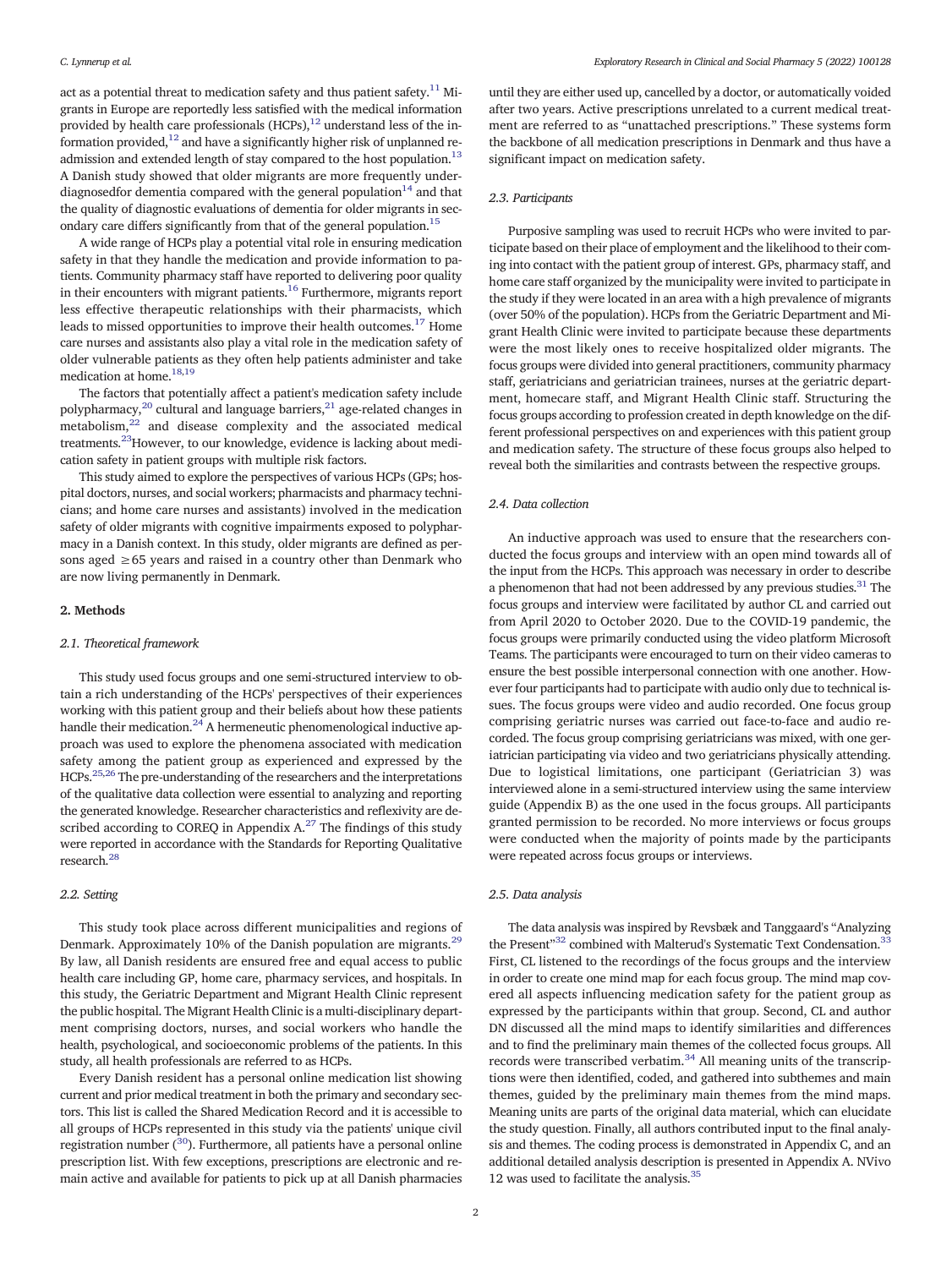# <span id="page-2-0"></span>2.6. Ethics

All participants provided written and informed consent to participate in the focus groups and interview. The study was approved by The Danish Data Protection Agency (journal no. 19/46044). The National Committee on Health Research Ethics waived registration (case no.20192000–149) due to the qualitative design and because the study did not involve participants undergoing any interventions.

#### 3. Results

A total of 34 HCPs participated in nine focus groups and one semistructured interview, representing a variety of positions and responsibilities for the patients' medication in both primary and secondary care settings. Table 1 displays the participants' characteristics.

Three preliminary themes emerged during the construction of mind maps. These preliminary themes guided the systematic text condensation and were adjusted after the condensation process. The final main themes were: (i) the importance of relationships in medication safety, (ii) culture and finances as risk factors, and (iii) the health care system as a risk factor. Some codes and subthemes interfered with each other as illustrated in [Fig. 1](#page-3-0) because this group of patients had several complex characteristics as expressed by a participating GP:

"The combination of polypharmacy, being a migrant, and being cognitively impaired - each of these categories poses a challenge in itself. When you mix them all together in a big mish mash, it becomes VERY challenging." (GP 3)

# 3.1. Main theme  $(i)$  – The importance of relationships in medication safety

The relationship between the patient and the HCP was expressed by all participants to be crucial to treatment and thus, medication safety. The subthemes emerging from this main theme were: (a) language is the key, (b) the use of relatives, and (c) relationships and trust.

#### Table 1

Participant characteristics.

#### 3.1.1. Language is the key

All groups of participating HCPs, except for the staff at the Migrant Health Clinic, highlighted language barriers as largest overall barrier to treating this group of patients as intended. The staff at the Migrant Health Clinic stated that although it was their standard procedure to work with professional interpreters they still perceived language barriers as a threat to patient medication safety in other parts of the health care system. Both diagnostic processes and medication information for this patient group were highlighted as being complicated, uncertain, and less in depth compared to that of patients without language barriers.

"You get much more in depth with patients when you can convey the information in a language both parties speak fluently. (…) When you do not have a language barrier, you conduct patient counselling on a completely different level. They [the patients] would get a lot more out of it [the counselling] if they understood."

(Pharmacy technician 2)

Language barriers were described as the main reason that nurses and doctors at the geriatric department and pharmacy staff and homecare staff deviated from standard procedures. Moreover, these HCPs expressed that communication barriers made it challenging to provide individually tailored treatment. These language barriers resulted in the provision of a different and often lower level of examination, treatment, and information for this patient group, which affected both medication safety and the cooperation between the patients and HCPs.

"We have a conversation to align expectation [between the patient and home care staff] before starting [home care]. (…) This is often not done [when we cannot talk with each other]."

# (Home care nurse 8)

Home care nurses reported not needing an interpreter in order to dispense medication, but mentioned that the patient could have medicationrelated concerns or questions for the HCPs that they did not ask because of language barriers. Hospital and home care nurses also mentioned that language barriers might have caused missed opportunities to improve

| $\overline{ }$                    |                                     |                |              |                                                          |                                                                       |                |              |
|-----------------------------------|-------------------------------------|----------------|--------------|----------------------------------------------------------|-----------------------------------------------------------------------|----------------|--------------|
|                                   | Median Age, years<br>median (range) | Sex            |              | Experience in healthcare,<br>years <i>median</i> (range) | HCPs' self-reported experience<br>with the patient group <sup>a</sup> |                |              |
|                                   |                                     | Women          | Men          |                                                          | High                                                                  | Medium         | Low          |
| Primary care                      |                                     |                |              |                                                          |                                                                       |                |              |
| General practitioners ( $n = 4$ ) | 44 (38-57)                          | $\mathbf{2}$   | $\mathbf{2}$ | $14(10-23)$                                              | $\overline{2}$                                                        | $\overline{2}$ | $\mathbf{0}$ |
| (Focus group 1)                   |                                     |                |              |                                                          |                                                                       |                |              |
| Community pharmacy $(n = 6)$      | $38(32-46)$                         | 3              | 3            | $12(4-15)$                                               | 6                                                                     | $\mathbf 0$    | $\mathbf{0}$ |
| Pharmacists $(n = 4)$             |                                     |                |              |                                                          |                                                                       |                |              |
| Pharmacy technicians $(n = 2)$    |                                     |                |              |                                                          |                                                                       |                |              |
| (Focus group 2, 3)                |                                     |                |              |                                                          |                                                                       |                |              |
| Home care $(n = 11)$              | $39(25 - 50)$                       | 11             | $\mathbf 0$  | $13(3-24)$                                               | 6                                                                     | 5              | $\mathbf{0}$ |
| Nurses $(n = 8)$                  |                                     |                |              |                                                          |                                                                       |                |              |
| Health care assistant $(n = 3)$   |                                     |                |              |                                                          |                                                                       |                |              |
| (Focus group $4, 5, 6$ )          |                                     |                |              |                                                          |                                                                       |                |              |
| Secondary care                    |                                     |                |              |                                                          |                                                                       |                |              |
| Geriatric department $(n = 9)$    | $45(31-59)$                         | 6              | 3            | $18(1-30)$                                               | $\mathbf{0}$                                                          | $\mathbf{0}$   | 9            |
| Geriatricians ( $n = 3$ )         |                                     |                |              |                                                          |                                                                       |                |              |
| Geriatrician trainees ( $n = 1$ ) |                                     |                |              |                                                          |                                                                       |                |              |
| (Focus group 7, interview 1)      |                                     |                |              |                                                          |                                                                       |                |              |
| Nurses $(n = 5)$                  |                                     |                |              |                                                          |                                                                       |                |              |
| (Focus group 8)                   |                                     |                |              |                                                          |                                                                       |                |              |
| Migrant Health Clinic $(n = 4)$   | 44 (33-60)                          | $\overline{4}$ | $\mathbf 0$  | $13(8-35)$                                               | $\mathbf{1}$                                                          | $\overline{2}$ | 1            |
| Doctors $(n = 1)$                 |                                     |                |              |                                                          |                                                                       |                |              |
| Nurses $(n = 2)$                  |                                     |                |              |                                                          |                                                                       |                |              |
| Social workers $(n = 1)$          |                                     |                |              |                                                          |                                                                       |                |              |
| (Focus group 9)                   |                                     |                |              |                                                          |                                                                       |                |              |

<sup>a</sup> Many HCPs reported their experience in relation to their experience with the majority of patients in their everyday e.g. the HCPs at Geriatric department primarily treated older patients of Danish background, and the Migrant Health Clinic primarily treated younger migrant under the age of 65 years.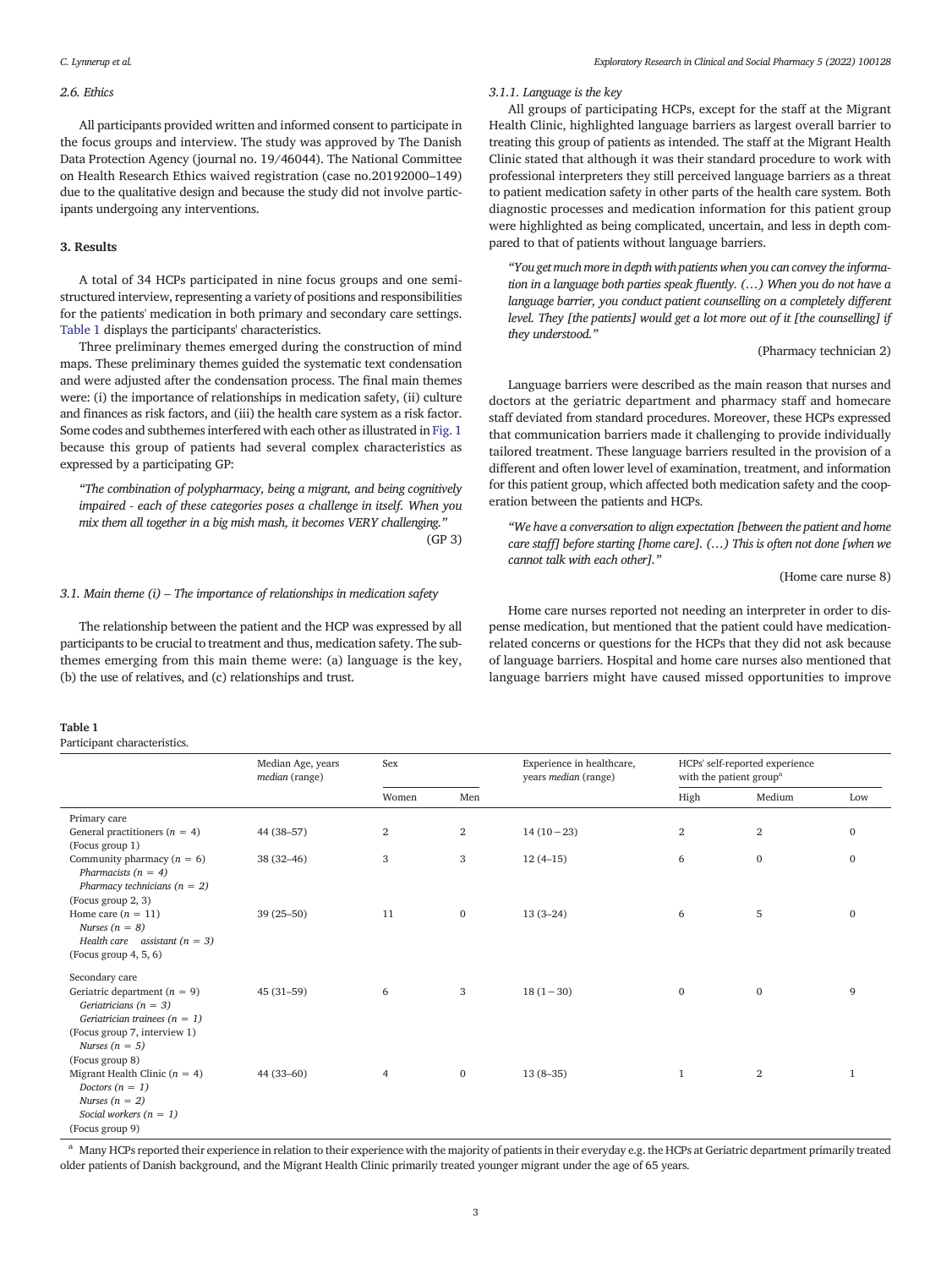<span id="page-3-0"></span>

Fig. 1. Findings illustrating interactions between main themes, subthemes, and codes.

health or prevent medication for this patient group. The pharmacy staff expressed that language barriers also led to missed opportunities to inform patients about their medication at the pharmacy counter.

# 3.1.2. Use of relatives

All participating HCPs had experienced relatives being used as interpreters to overcome language barriers. However, the HCPs agreed that this often led to ethical and legal considerations about whether and how much responsibility could be imposed on relatives.

"We must obtain patient to talk to the relatives about their [the patient's] medication. Do we really have that? Because if the person do not speak Danish, how do we get that consent? This is the first ethical challenge. (…) If we are unsure whether they [the relatives] understand what we are saying, we put them [relatives] in a bad position if they misinterpret something. Is this a responsibility that we can actually pass on to the relatives?"

(Home care nurse 2)

Staff at the Migrant Health Clinic reported using professional interpreters as much as possible to avoid having to use relatives to interpret. On the other hand, all participating groups of HCPs described relatives as essential when working with patients with cognitive impairment, regardless of their ethnicity. Pharmacy staff expressed that relatives remembered which medications to pick up. Doctors and nurses reported the need for relatives when investigating cognitive impairment, and home care staff often relied on relatives to pick up medication at the pharmacy and to handle other practical tasks.

"It's important, especially regarding cognitively impaired persons [to involve the relatives], as there might be some information that they [patients] cannot remember, which can be important to get from relatives."

(Doctor, Migrant Health Clinic)

#### 3.1.3. Relationships and trust

Geriatric staff and home care staff expressed that language barriers distanced them from the patient. They described the difficulties they experienced connecting with patients when having to communicate through an interpreter. They also found that relatives sometimes talked on behalf of the patient rather than interpreting for them. Home care staff found this distance to be a barrier to building a good relationship with the patient, which was considered essential to home care quality.

"Sometimes we experience that the relatives take responsibility for the patient and are a kind of spokesperson [for the patient], and it is like everything goes through them and you actually move away from the [patient], who is perhaps the most important."

#### (Home care nurse 8)

Some geriatricians suggested using bilingual colleagues or other HCPs to interpret for them in order to provide both linguistic and cross-cultural translation. They believed that a bilingual colleague, more than a professional interpreter or relative could bring them closer to the patient.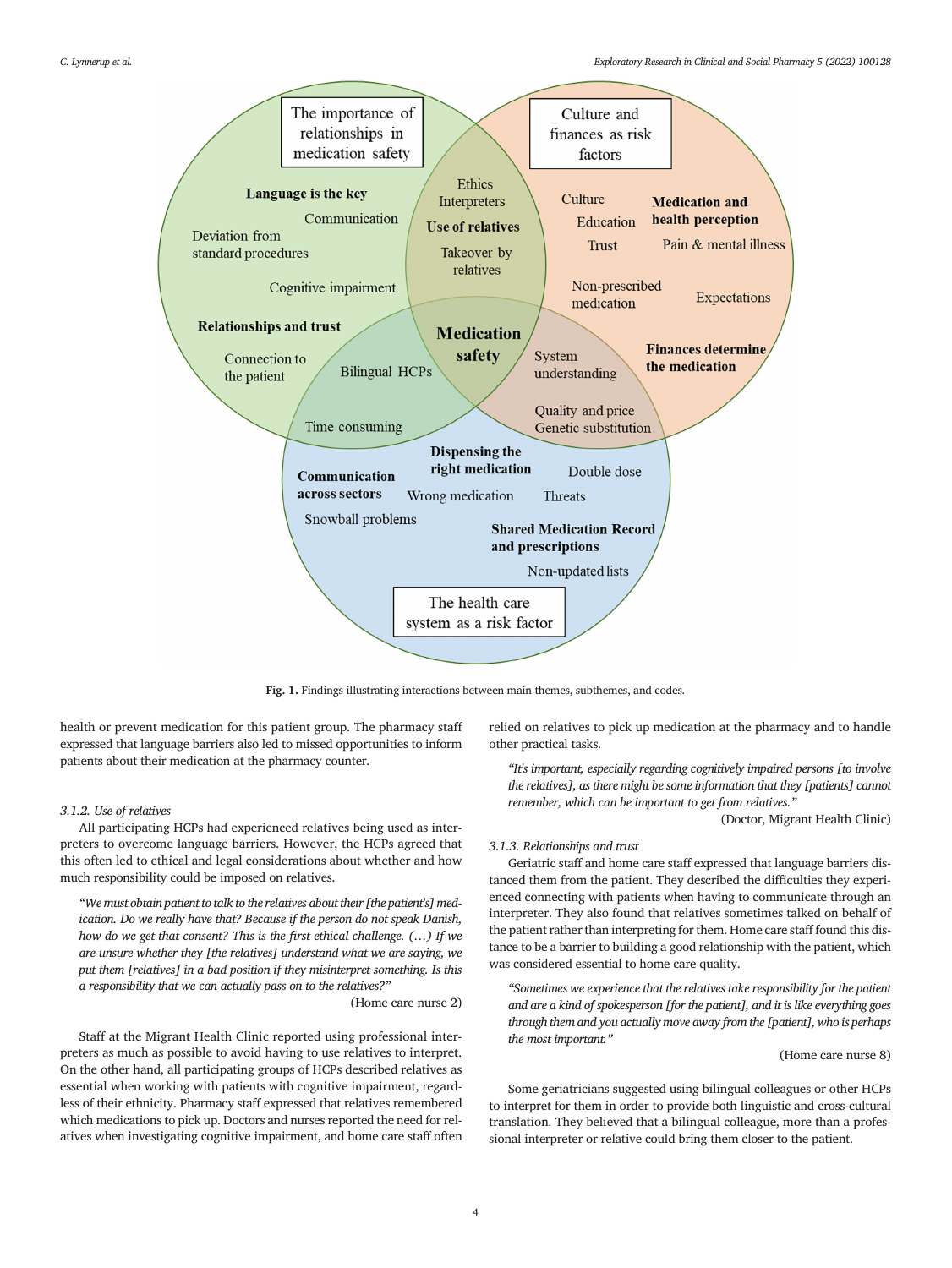"It would be perfect if we had an interpreter who was also a health professional and who came from the same culture as them because then we could get even closer [to the patient]."

# (Geriatrician 1)

Bilingual colleagues were considered to be an advantage by both the HCPs with no or limited experience working with bilingual colleagues and those with several bilingual colleagues. Five out of six pharmacy staff reported using their own bilingual skills or bilingual colleagues on daily basis and perceived it to be a great resource when counselling older migrants with language barriers. Pharmacies that had staff with multiple language skills were perceived as being better able to help more patients than those whose staff knew few or no other languages besides Danish and English.

"We have a number of employees with other ethnic backgrounds or who speak many different languages, and we really benefit from this in our daily work when we counsel people with language barriers. (…) We can certainly help many more customers compared to a pharmacy that do not have as many languages to choose from [as we do]."

(Pharmacy technician 2)

Most focus groups highlighted trust as an essential aspect of the relationship between HCPs and patients. Geriatricians and HCPs from the Migrant Health Clinic indicated that a patient's faith in both treatment and medication depended on their background and that patients tended to prefer and have higher trust in medication from their home country. This was deemed as an understandable human reaction rather than a cultural matter.

"Sometimes it could also be about trust if the medication is from your home country. Well, if we were hospitalized in the Middle East, we would also rather have our own doctors. (…) You have faith in the place you come from (…), and now you come to a new country and their medication does not work as well. I believe that says a lot."

(Doctor, Migrant Health Clinic)

A patient's trust in the HCPs and the health care system was considered by some home care nurses, pharmacy staff, and geriatric nurses to be complicated due to language barriers, which consequently limited opportunities to explain complex matters in different ways to patients who were confused or did not understand things the first time they were explained. A bilingual pharmacist expressed how a shared mother tongue highly increased patients' trust in him as a pharmacist.

"If we speak the [patient's] language, then we do the counselling in our own language, where it becomes MUCH easier for them to believe in us because we can use the right words and explain ourselves in a completely different way."

(Pharmacist 1)

# 3.2. Main theme (ii) – Culture and finances as risk factors

All groups of HCPs expressed that the minority background of this patient group affected medication safety in various ways. The subthemes emerging from this main theme were: (a) medication and health perception and (b) finances determine the medication.

# 3.2.1. Medication and health perception

Across all focus groups, the HCPs found that some older migrant patients with cognitive impairment had views on medication and illness that differed from those of similar ethnic Danish patients. These differences were perceived to be linked to cultural variances. Moreover, most pharmacy staff and geriatricians believed that educational level affected the way patients understood health information, and they expressed that patients with lower level of education were difficult to handle, particularly when providing information about medication and diseases. One pharmacist explained how some older migrants in his family used the term "soft medication" to refer to Danish medication, which they believed to be ineffective. The pharmacist believed that this perspective stemmed from a lack of education. Other pharmacy staff with minority backgrounds agreed that this term was used among some older migrants.

"He thought that the pharmacy had given him soft painkillers. "Soft" means ineffective. (…) Well, the man grew up near a village and was never educated (…). Those with higher education just have a different approach and listen to you more."

# (Pharmacist 3)

None of the participating HCPs experienced general resistance to taking medication among the patient group or their relatives. Conversely, several doctors and nurses working in the secondary sector experienced that this patient group primarily expected medication to fix their problems. The HCPs also found this patient group to to be less open-minded about physical training and diet change, which was perceived as a problem, especially when treating patients suffering from diabetes or falls.

"You expect [as a patient] to get some medication, but if the doctor starts talking about what to eat and that you should exercise and such things no, that's not what the doctor is supposed to do."

(Geriatrician 1)

The hospital HCPs reported that this group of patients often addressed mental disorder such as PTSD and dementia as physical issues. Both nurses and doctors had treated patients who expressed grief or mental trauma as physical pain. One geriatrician emphasized the importance of being aware of this phenomenon to avoid misinterpreting mental pain as physical pain, which could lead to the prescribing of painkillers.

"They can visit for a dementia investigation, which is not the issue at all. We can keep telling [the patients]: 'You have a lot of past experiences that are affecting you' (…) That can lead to symptoms like pain, and therefore they ask for painkillers because it hurts, but that pain should not be treated with painkillers." (Geriatrician 3)

GPs, home care staff, Migrant Health Clinic staff expressed that this group of patients might take other medications that had not been prescribed by Danish doctors, which could make it challenging to maintain an overview of their full medical treatment and to ensure medication safety. During the interview, one geriatrician trainee reflected on the importance of being aware of the potential use of non-prescribed medication because unknown medication use could lead to both abstinences and drug-drug interactions during hospitalization.

"It is interesting whether it [asking specifically about non-prescribed medication] should be part of our standard procedure when admitting [patients in to the hospital]. I actually did not know that it [use of other medications] was an issue."

#### (Geriatrician trainee)

HCPs at the geriatric department and in home care discussed that their department or workplace had no structured way to address or discuss the use of non-prescribed medication with patients. Home care nurses and hospital doctors reflected on the importance of asking patients specifically about non-prescribed medication to get to know about it. They also agreed that no patients had tried to hide their use of non-prescribed medication.

"It's not a secret. They want to be counseled. I have frequently experienced that they take many other medications than what we know about. But if you do not inquire into it, then you will not discover it either."

(Home care nurse 8)

The pharmacy staff expressed the difficulty of explaining generic substitution to the patients, due to not only language barriers but also a lack of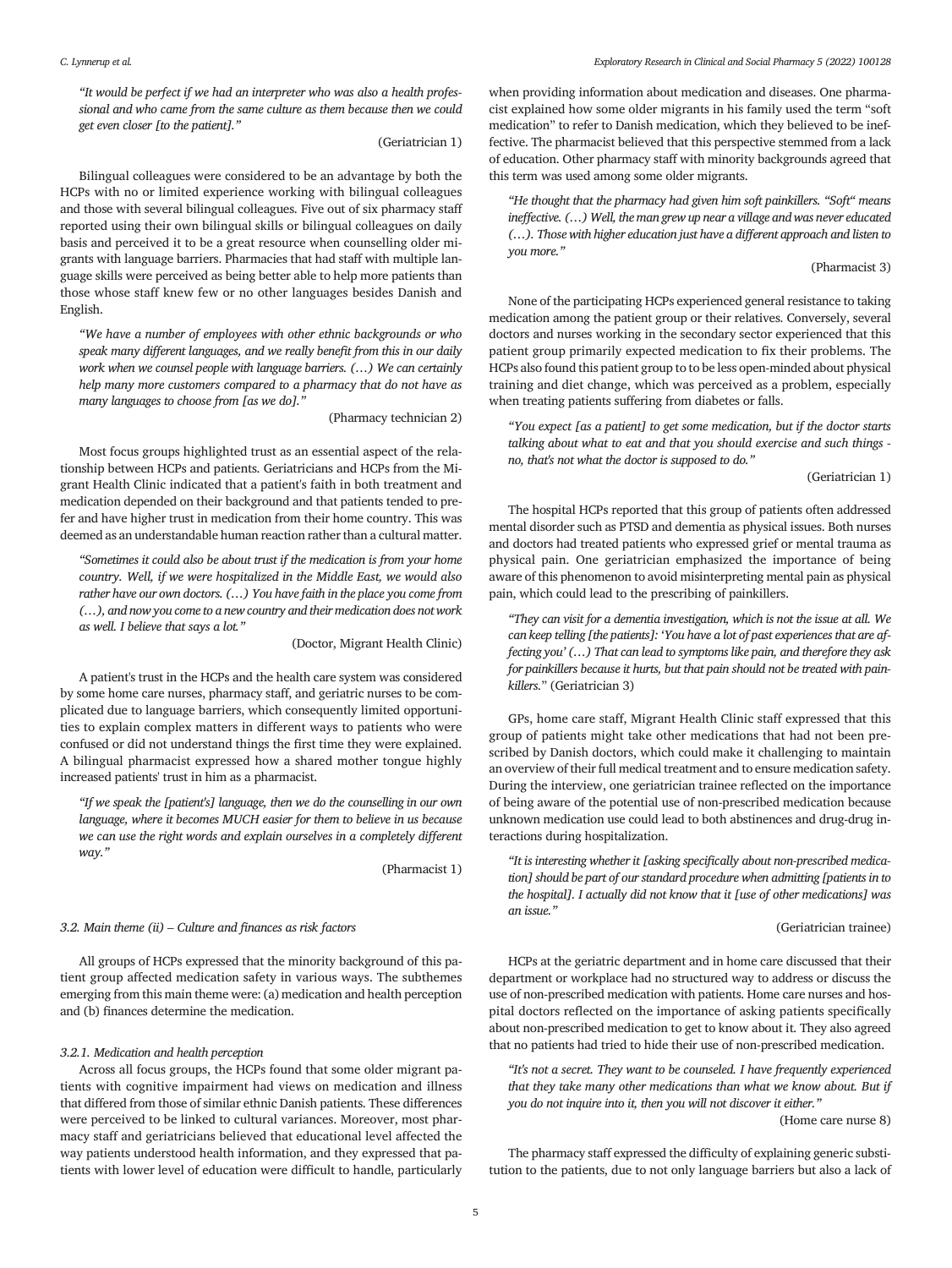trust in the authority of pharmacy staff. All participating pharmacy staff agreed that this patient group associated inexpensive medication with low quality which could result in unnecessarily high medication expenses for patients.

"They do not believe that the cheapest medication is as good as the expensive medication. They only believe that the one the doctor wrote on the prescription is the best. … And that's because they do not trust us or the system overall."

(Pharmacist 4)

# 3.2.2. Finances determine the medication

HCPs in the primary sector and at the Migrant Health Clinic all agreed that finances served as a barrier for this group of patients when it came to purchasing and taking their medication. In contrast, HCPs at the geriatric department did not mention the financial aspect of medication safety and purchase.

"Those who are very limited financially - we often experience that they choose not to buy their medication, simply because they think it is too expensive." (Pharmacist 4)

GPs discussed having to prioritize when prescribing medication because they knew the patient could not afford all the medications they needed. Thus, when treating patients under financial pressure, the GPs prescribed only the most important medications even though the patients may have needed additional treatment.

"You have to be hardcore in your prioritization of what diseases you think are the most important. If the patient can afford three pills a day, then you have to choose which three pills you think would be of most benefit, knowing that had it been a Danish patient from a family with a good income, you would have prescribed seven [pills]."

(GP 3)

# 3.3. Main theme (iii) – The health care system as a risk factor

The participating HCPs identified several problems with medication handling due to errors in the Shared Medication Record and electronic prescriptions. These problems were described to be issues for many patient groups, regardless of cognitive status or ethnicity. However, these problems were often complicated further by cognitive impairment and language barriers, which also limited the HCPs in their opportunities of actions to overcome the problems. Three subthemes emerged from this main theme: (a) Shared Medication Record and prescriptions, (b) dispensing the right medication, and (c) communication across sectors.

#### 3.3.1. Shared Medication Record and prescriptions

All participating HCPs agreed that an up-to-date Shared Medication Record was essential to ensuring that the right medication went to the right patient at the right time. However, both home care and pharmacy staff referred to non-updated Shared Medication Records as a common problem.

"Especially when they start taking medication [administrated by home care staff], they can have a Shared Medication Record that has not been updated at all. Then we have to go back and forth, about what they are taking, what they recognize, and then there is medication that they have never taken at all despite it having been prescribed for 12 years."

(Home care nurse 2)

Some geriatricians reported that when they experienced language barriers, they tended to rely on the Shared Medication Record rather than of making a medicine anamnesis with the patient. During the interview, one geriatrician trainee reflected on the potential danger of patients getting the wrong medication during hospitalization due to the non-updated Shared Medication Records.

"You hear stories about people who get hospitalized, and they have been prescribed five blood pressure medications from their GP [according to the Shared Medication Record], and then they have not been properly asked [about the medications], and then they get all of the medications and they suddenly get extremely sick."

(Geriatrician trainee)

# 3.3.2. Dispensing the right medication

All pharmacy staff expressed "unattached prescriptions" as a common problem when doctors changed or stopped the medical treatment without cancelling the related prescription. The pharmacy staff wished that prescriptions not attached to an active ongoing treatment were automatically deleted to avoid the risk of dispensing the wrong medication.

"The problem is that even if they [the doctors] discontinue Amlodipine in the Shared Medication Record, the associated prescription is not cancelled. Then there is still a prescription for Amlodipine. It would be nice if that [prescription] just disappeared automatically."

# (Pharmacist 4)

When the doctors changed medical treatment without cancelling the related former prescription, the pharmacy staff became uncertain about which medication to give the patient. The pharmacy staff discussed several cases where this potential could occur or actually had resulted in the wrong medication being dispensed to the patient. This put the patient at risk of getting a double dose or the wrong medication as well as wasting money on the wrong medication.

"We very often experience that the transition from one GLP-1-receptor agonist to another is difficult because the old prescription has not been cancelled when the new ones arrive. Therefore, they buy the wrong medication. It's a big problem."

# (Pharmacist 2)

All participants agreed that the responsibility for keeping these lists up to date lies with the doctor in charge of the treatment related to the medication. However, this could lead to overlaps in cases where patients were treated by both their GP and doctors in the hospital. Pharmacy staff described experiences with patients wherein two prescribing doctors initiated the same treatment without coordinating, resulting in the patient being prescribed double medication for the same disease.

"I had a patient last week who was given two different strengths of the same medication, and one [prescription] had actually been discontinued [in the Shared Medication Record], but he was taking both. The hospital doctor had written one prescription, and the GP wrote the other. (…) Both prescriptions were still active and both [prescriptions] had been redeemed. One of each."

# (Pharmacy technician 1)

All participating pharmacy staff agreed that they had to spend time figuring out what medication to hand out to the patient, and that this extra work could have been spared had the prescription list always been up to date. The pharmacy staff took extra time to ensure proper patient safety even though they expressed that it was not their responsibility to correct the prescription list. When the patient or relatives were uncertain of exactly which medication to pick up, or when the communication was hindered due to language barriers, dispensing the right medication became even more complicated.

"Sometimes you can spend half an hour looking up something in old prescriptions. I did that the other day, specifically because of language barriers and non-comprehension. The customer had no idea what kind of medication she should take, and then I looked at the Shared Medication Record and several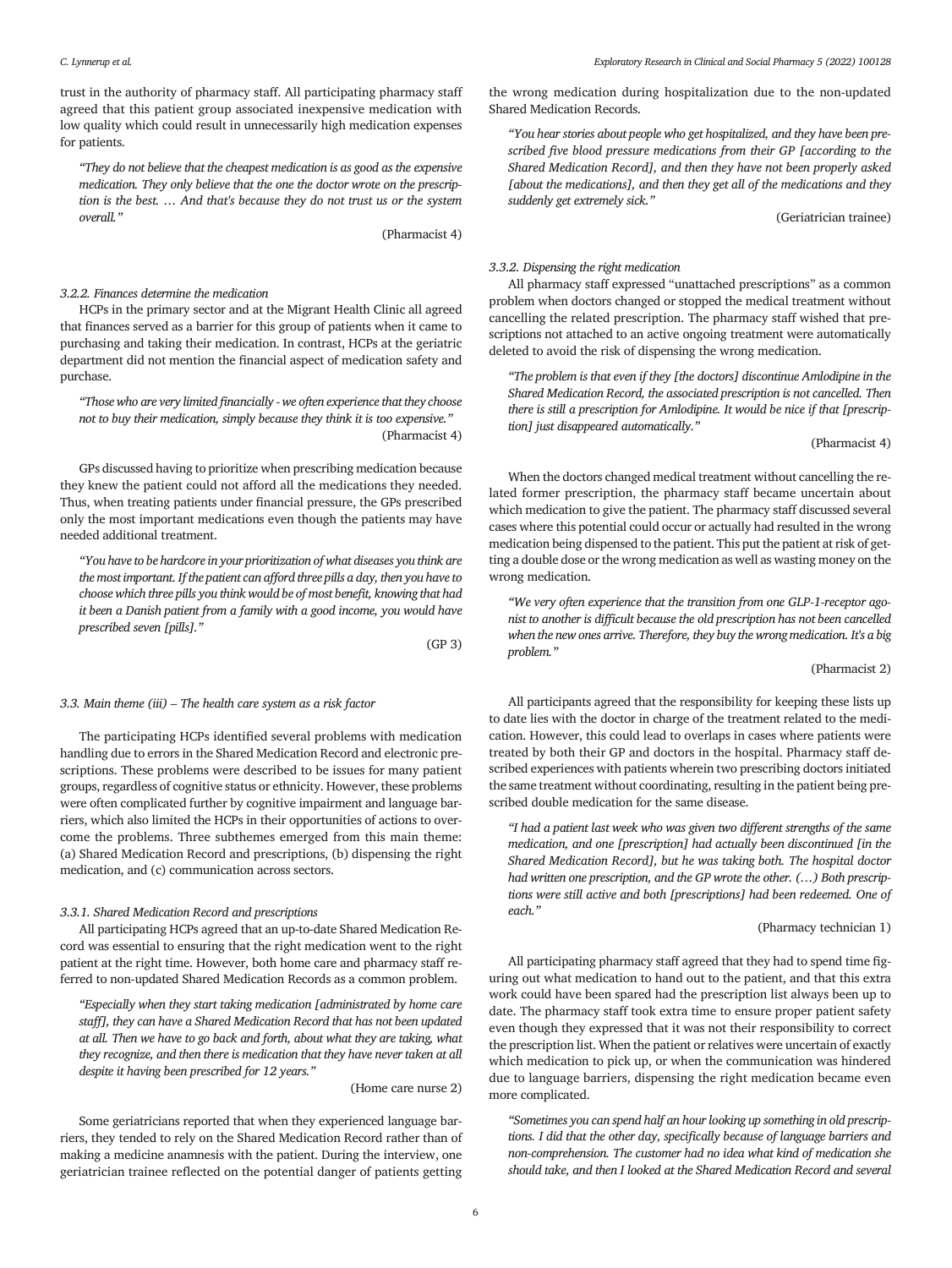of the things that the customer came and asked for were discontinued, and then I simply had to spend time deleting prescriptions even though it is the doctor's job to do – simply to eliminate the risk of the customer coming next time and asking again for the medication that had been discontinued."

(Pharmacist 4)

#### 3.3.3. Communication across sectors

Just as the pharmacy staff discussed how issues that were not their responsibility became problems to be solved at the pharmacy, the home care staff also experienced that they could end up with the responsibility of making a medication anamnesis at the patients' homes even though it should have been done by the prescribing doctor. The home care staff claimed to experience the same limitations as the GP due to language barriers and found it even more challenging to make a medication anamnesis than it had been for the GP, and thus the problem escalated as it was passed on.

"They [doctors] maybe looked into the medication, but they have not asked the patient whether they actually take it [medication]"

(Home care nurse 3)

"Then it often goes: 'Will you ask the patient [whether they take the medication] while you are already in their home?' when you also have other tasks. But just as the doctor cannot ask [because of language barriers], we cannot just ask either… It needs to be done thoroughly by the doctor from the beginning."

(Home care nurse 2)

The phenomenon of the problem escalating as it was passed on to the next HCP to meet the patient was expressed in several ways by both home care and pharmacy staff.

"We often end up in situations where I think to myself: 'It is strange that nobody else [other HCPs] has taken responsibility for this problem.' That nobody else could see that here is a challenge."

(Home care nurse 1)

Pushing the problem forward to the next HCP instead of taking care of the problem often increased the size of the problem as well as the complexity in solving it, similar to a snowball effect. Several home care nurses agreed that the dispensing and handling of medication in the patient's home would be much easier if they knew that the patient had been well informed about the medication by the prescribing doctor before starting new medication.

"If you had the feeling, 'Okay, the GP has taken care of this medication before we [in home care] start administering it. We would know that the individual agrees on what they should take because the GP has explained it, either with a relative or an interpreter.' Then it would also be a different experience to come into the home and dispense [the medication]."

(Home care nurse 2)

All participants found the transfer of patients between sectors to cause complications in the patients' medication because it involved multiple changes. This was highlighted as a problem for all polypharmacy patients, regardless of their ethnicity or cognitive status.

Some GPs and staff at the Migrant Health Clinic perceived the collaboration with the municipality, which grants and coordinates the home care staff, as a barrier to the patient medication safety due to the complicated nature of the cooperation. The complicated cooperation between sectors was considered to result in delayed or a complete lack of help to the patient in terms of medication handling or purchase.

"...Then [you have to] get in touch with their social worker, but that is a jungle too… so. That is often the point where I throw in the towel. And then I simply have to say (pushing hands away), 'Now, I cannot help them any further.'" (GP 2)

# 4. Discussion and implications

This in-depth focus group study found several risk factors and mechanisms affecting the medication safety among older migrants with cognitive impairment and polypharmacy from the point of view of HCPs. Some factors and mechanisms affected only one or a few professional groups of the participating HCPs, but most of the barriers were more general and spanned across professions and sectors. The analysis revealed a high level of complexity within these factors and mechanisms because several of them were interrelated and interfered both within and across the three main themes.

For those participants who did not work consistently with professional interpreters, the language barrier became a barrier to providing adequate medication information, establishing a good relationship with the patient, and thereby delivering the proper treatment and care that are vital to medication safety. Some participants in this study reported deviating from standard procedures when challenged by communication barriers. Other studies have similarly reported that language barriers can lead to HCPs omitting to double check that the right medication goes to the right patient.[11](#page-8-0) Language barriers have been reported to reduce the degree of medication information offered at the pharmacy, $16$  and in one study Swiss pharmacies perceived migrants to have increased risk for adverse drug events primarily due to communication barriers.<sup>[21](#page-8-0)</sup> In addition, a study across 16 European countries found language barriers or communication barriers to be the most frequently reported problem area for HCPs treating migrants.[36](#page-8-0) A Danish study found that tailored pharmacy services that include interpretation for migrants improved self-reported medication adherence.<sup>37</sup> However, our current study revealed that sufficient treatment of patients with cognitive impairments requires the involvement of relatives to support the patient and HCPs, regardless of language or ethnicity.

This study also found that language concordance between patient and HCP could increase trust and improve collaboration. A qualitative study on the involvement of HCPs with ethnic minority backgrounds in consultation with migrant patients showed that use of bilingual HCPs has the potential to improve quality of health for migrant patients but also has downsides to take into consideration.<sup>38</sup> Another way to address cultural gaps between HCPs and patients is through education in cultural competences<sup>39</sup> and raising cultural awareness among HCPs.[36](#page-8-0) This can enable HCPs to address and handle problems related to cultural differences<sup>[40](#page-8-0)</sup> instead of pushing a problem forward to the next HCP who meets the patient, thus creating a snowball effect.

One of the key findings of this study was the phenomenon of snowball problems, which are defined as problems that are generated or not handled by the first HCP to face the problem and thereby grew larger or more complicated as was pushed forward to the next HCP. Snowball problems leave the patient in an unsustainable situation, which introduces a potential danger regarding medication safety. In this study, GPs were generally perceived to be responsible for the combined medical treatment which is in accordance with the results of other studies on HCPs treating older patients with polypharmacy.<sup>[41](#page-8-0)</sup> The consequences of snowball problems included increased time use for other HCPs trying to fix the root cause of the problem or derived problems, less effective problem solving and most importantly, potential risk to the medication safety of patients.

Non-updated Shared Medication Records was also identified by this study as an important risk factor in medication safety for all of the represented health care professions and across sectors. This was perceived to be a problem for many older patients with polypharmacy, no matter their ethnicity or cognitive status, which is also reported in other Danish studies. $42,43$  At the same time, the combination of non-updated Shared Medication Records with communication barriers related to cognitive impairment and language barriers limited the HCPs' options to overcome these problems. Furthermore, communication barriers reduced the HCPs' chances of detecting and stopping medication errors derived from nonupdated systems or miscommunication between HCPs. Beside the risk of medication errors, the presence of non-updated Shared Medication Records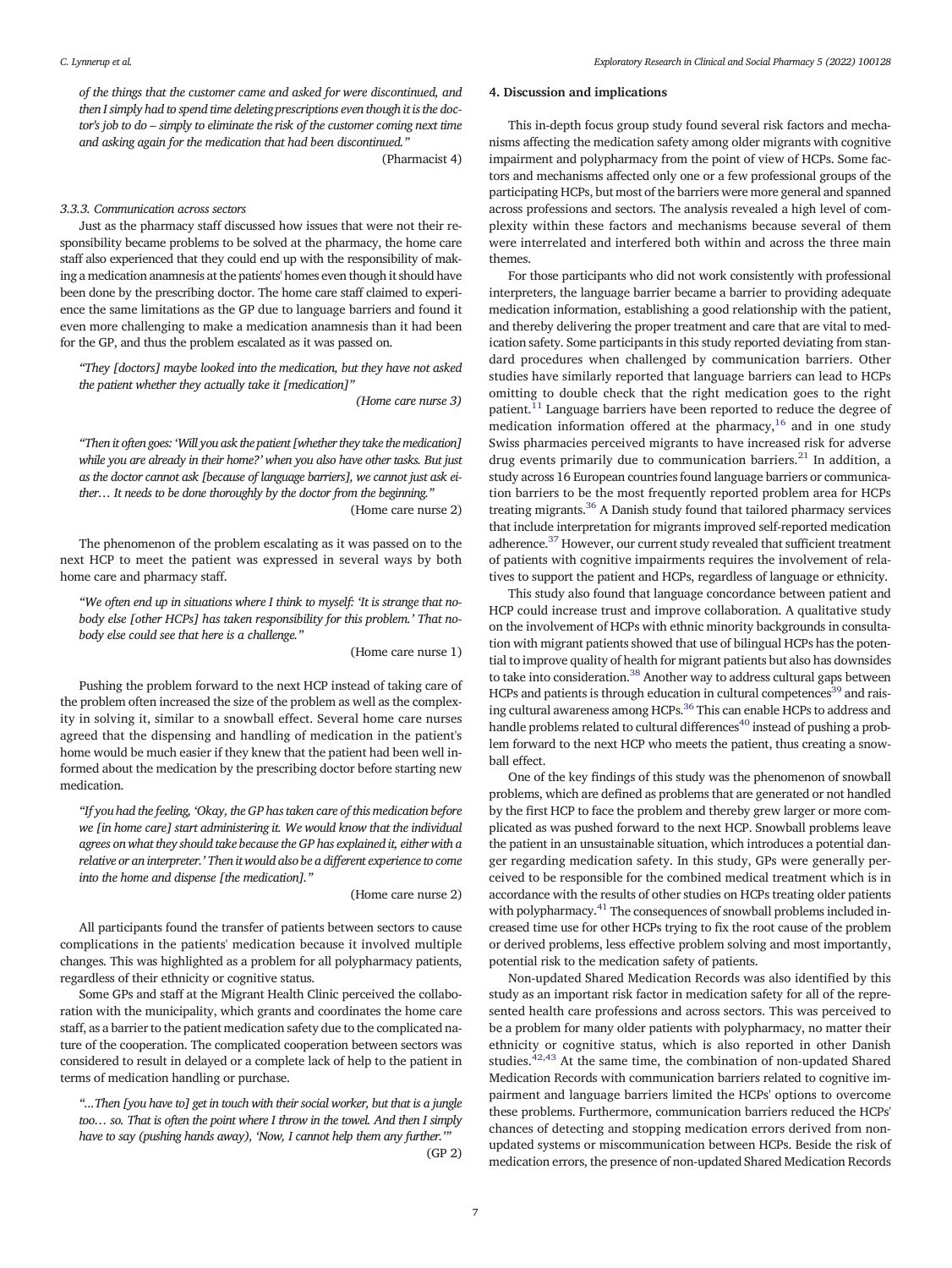<span id="page-7-0"></span>often resulted in extra workload and uncertainty among the participating **HCPs** 

All participating HCPs agreed that older migrant patients in general had views on medication and treatment that differed from Danish patients of similar age. Patients with minority backgrounds were described to be likely to expect health-related issues to be cured by medication. A Dutch study also found that non-Western migrants expect more prescriptions and examinations from GPs compared with the European populations in the Netherlands.[44](#page-8-0) Eastern European migrants in UK have described GPs as reluctant to prescribe antibiotics and claim that they only prescribe paracetamol and rest.[45](#page-8-0) This opinion is also described in our study, where HCPs perceived these patients to be less understanding of the 'Wait-and-see' approach before prescribing medication. Moreover, in this study there was consensus across GPs and HCPs in the secondary sector that the perception of cognitive illness of this patient group differed from that of the clinicians, which has also been found among Indigenous communities.<sup>46</sup> Illness perception appears to be significantly associated with medication adherence among migrants,<sup>[47](#page-8-0)</sup> and interventions to enhance medication adherence by modify-ing illness perceptions among migrants has been recommended.<sup>[47](#page-8-0)</sup> Low health literacy<sup>48</sup> is associated with lower health status, decreased ability to understand and follow medical instructions,<sup>49</sup> and higher risk of forgetting to take prescribed medication.<sup>[50](#page-8-0)</sup> Several HCPs across professions and sectors in this study believed that older migrants' level of education affected their ability and willingness to receive and follow advice of HCPs regarding medication. Education level has been associated with health literacy among both older Black Americans<sup>51</sup> and older Chinese Americans.<sup>[52](#page-8-0)</sup> Furthermore, being from an ethnic minority group, not being able to work, having a lower household income, and having strong religious beliefs have all been as-sociated with lower health literacy.<sup>[51](#page-8-0),[53](#page-8-0)</sup> Our study is in line with other studies<sup>46,[50](#page-8-0)</sup> that highlight the importance of working towards improved health literacy among older migrants with cognitive disorders by closing the gap between patients and HCPs regarding their respective perceptions of health and medication. A better understanding of treatment purpose and medication greatly increases adherence among older migrants.<sup>[54](#page-8-0)</sup>

Cultural differences also exist within native populations; however, the native population was not the target patient group of this study. Some migrants also master Danish and do not experience any language barriers, but the patient group of interest in this study was older migrants born and raised outside of Denmark with cognitive disorders, which meant that Danish was not their first language.

# 5. Strengths and limitations

The primary strength of this study is the in-depth knowledge obtained from the HCPs working in a wide range of settings within the health care system on issues threatening medication safety among older migrants with cognitive impairment taking five or more medications daily. Including the perspectives from five different HCP groups helped to clarify similar issues from multiple perspectives and revealed both similarities and differences within and across the groups. The diversity among the HCP groups and individuals also clarifies that the level of experience with the patient group determine what options the HCPs consider themselves to have and how aware they are of the risk factors for medication safety for this patient group.

During the process of collecting data, the researchers critically evaluated the knowledge obtained and found that some perspectives needed to be elaborated and uncovered in the groups of homecare staff, community pharmacists, and geriatricians. Therefore, more focus groups were conducted with these groups. No additional perspectives were revealed among participants after nine focus groups and one interview were conducted [\(Table 1\)](#page-2-0), and the researchers found that sufficient data had been obtained to answer the research question. Thereby, the researchers assumed that data saturation was reached and conducted no more focus groups or interviews[.55](#page-8-0)

A limitation of this study is the sudden introduction of online focus groups in the early stage of data collection due to the COVID-19 pandemic.

The online format potentially affected the synergy among the participants, some of whom appeared to hold back to avoid interrupting each other. Mixing physically present and online participants in the same focus group seemed to create unequal interaction between them. If some participants held back due to the online setup, this could be a limitation to the study because interaction is essential in conducting focus groups. $^{24}$  $^{24}$  $^{24}$  On the other hand, holding online focus groups also allowed the inclusion of HCPs from different geographical areas in the same online focus group, which enabled these HCPs to reflect on differences between urban and rural areas.

The transferability of the study are limited due to the mechanisms and barriers to medication safety that are directly related to the structure of the Danish health care system, especially problems concerning the Shared Medication Record and electronic prescription lists. Furthermore, the online setup eliminated travel time and expenses, which could have contrib-uted to a higher rate of participation in the focus groups.<sup>[56](#page-8-0)</sup> Finally, this paper lacks insight into the perspectives of patients and their relatives about medication safety. Although this was outside the scope of the current paper, such insight is needed in order to investigate and fully understand the barriers to medication safety for this vulnerable group of patients.

# 6. Conclusion

This study found that HCPs involved in the medication of older migrants with cognitive impairment and polypharmacy experienced several barriers to medication safety in working with patients. The barriers were related to the relationship between patients and HCPs, the non-Danish background, and the health care system. These barriers interacted with each other and highlighted the complexity of securing medication safety for this vulnerable patient group. Most of the participating HCPs lacked effective work strategies to overcome these barriers and ensure medication safety for older migrants with cognitive disorders and polypharmacy. This study underline an increased need for all health care departments working with this vulnerable patient group to develop effective strategies to overcome these barriers and ensure medication safety for older migrants with cognitive disorders exposed to polypharmacy.

#### Funding

This work was supported by THE VELUX FOUNDATIONS; and Helsefonden [grant numbers 25834; 20-B-0315].

#### Declaration of Competing Interest

None.

# Acknowledgements

The authors would like to thank all participants for their participation in this study. Furthermore, we would like to thank stakeholders at Høje Taastrup Municipality, Vejle Municipality, Kolding Municipality, Copenhagen Municipality, Fredericia Municipality, Hasle Pharmacy, Hundige Pharmacy, Taastrup Pharmacy, Albertslund Pharmacy, and København Hamlets Pharmacy.

# Appendix A. Supplementary data

Supplementary data to this article can be found online at [https://doi.](https://doi.org/10.1016/j.rcsop.2022.100128) [org/10.1016/j.rcsop.2022.100128](https://doi.org/10.1016/j.rcsop.2022.100128).

# References

<sup>1.</sup> Agyemang C, van den Born B-J. Non-communicable diseases in migrants: an expert review. J Travel Med 2019;26. [https://doi.org/10.1093/jtm/tay107.](https://doi.org/10.1093/jtm/tay107)